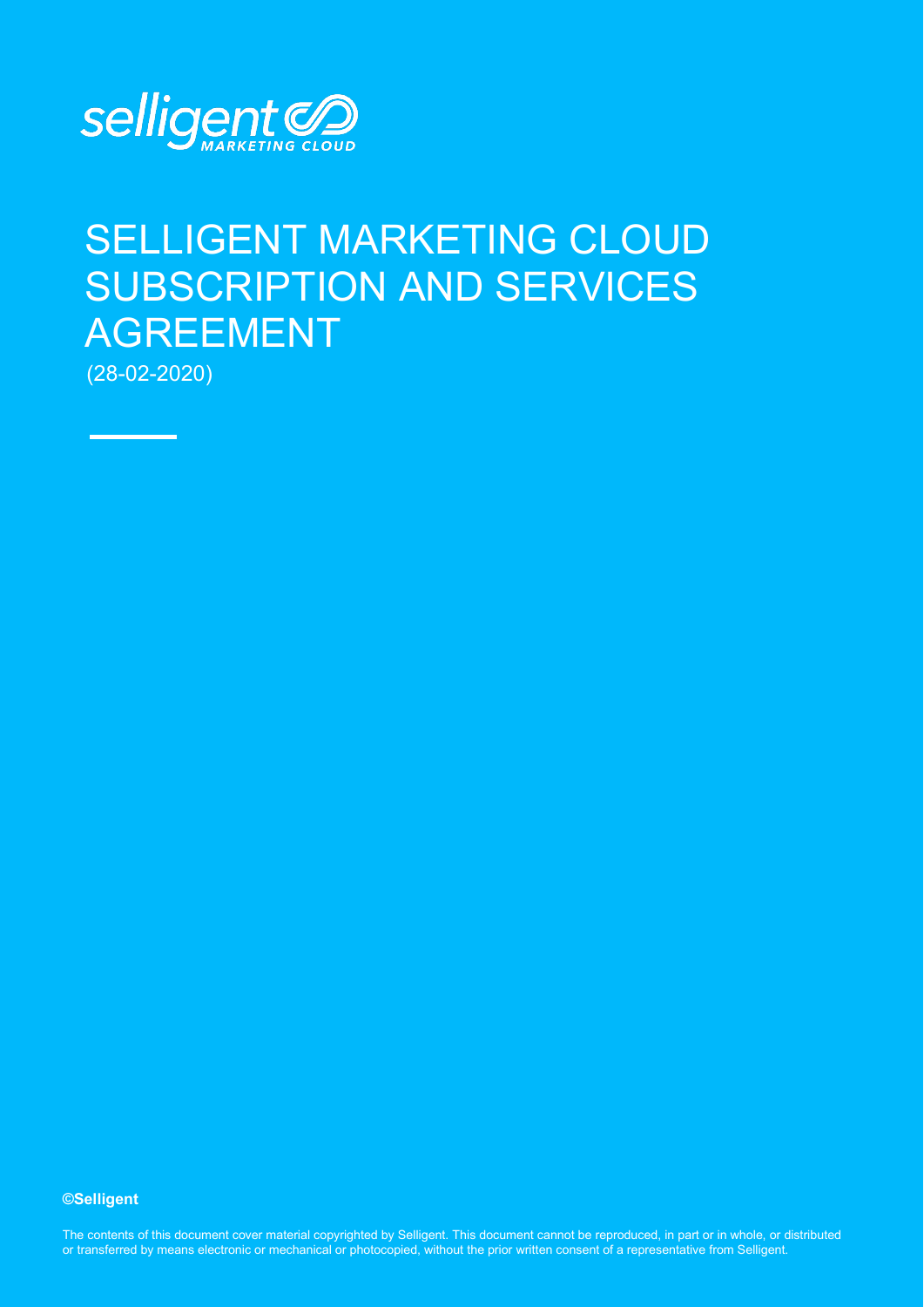# **SELLIGENT MARKETING CLOUD SUBSCRIPTION AND SERVICES AGREEMENT**

THIS SUBSCRIPTION AND SERVICES AGREEMENT GOVERNS ACQUISITION AND USE OF SELLIGENT'S SERVICES BY THE CLIENT. BY EXECUTING A SALES ORDER AND/OR STATEMENT OF WORK THAT REFERENCES THIS AGREEMENT, THE CLIENT AGREES TO ALL OF THE TERMS AND CONDITIONS OF THIS AGREEMENT. THE INDIVIDUAL ENTERING INTO THIS AGREEMENT ON BEHALF OF A COMPANY OR OTHER LEGAL ENTITY REPRESENTS TO HAVE THE AUTHORITY TO BIND SUCH ENTITY AND ITS AFFILIATES TO THESE TERMS AND CONDITIONS. ANY INDIVIDUAL WHO DOES NOT HAVE SUCH AUTHORITY, OR IF YOU DO NOT AGREE WITH ALL OF THESE TERMS AND CONDITIONS, MUST NOT ACCEPT THIS AGREEMENT. ANY CLIENT WHO DOES NOT AGREE WITH THESE TERMS AND CONDITIONS MAY NOT ACCESS OR USE THE SERVICES.

This Agreement was last updated on **February 28, 2020**, it is effective between the Client and Selligent as of the date of a Sales Order and/or Statement of Work is executed by both parties ("Effective Date").

# **Article 1.- Definitions**

**"***Agreement***"** means this Subscription and Services Agreement, the Service Order(s) and the other documents as listed below, in prevailing order should there be conflicting provisions:

| 1° Selligent Service Order(s)                            |
|----------------------------------------------------------|
| 2° Specific Terms, as applicable                         |
| 3° Data Processing Agreement ("DPA")                     |
| 4° Selligent Support and Service Level Agreement ("SLA") |
| 5° Subscription and Services Agreement ("SSA")           |
|                                                          |

**"***Acceptable Use Policy***" or "***AUP***"** refers to the required actions and practices, as well as those actions and practices that are unacceptable and prohibited, with respect to the Client's use of any product or Service created, developed, sold, licensed, delivered, supplied or performed by Selligent.

"*Affiliates*" means any entity that controls, is controlled by, or is under common control with the named entity ("Affiliates"), where "control" is defined as the ownership of at least 51% of the equity or beneficial interests of such entity or the right to vote for or appoint a majority of the board of directors or other governing body of such entity.

**"***Client***"** includes any Affiliates of the signing entity and any and all employees, agents (third party service providers), or subcontractors of Client who access or otherwise use the Services provided under a specific Service Order and/or perform services incidental thereto. Signing entity shall assume any liability arising out of acts or omissions of its Affiliates, employees, agents (third party service providers) or subcontractors under this Agreement. For the avoidance of doubt, only the signing entity and Selligent are party to the Agreement.

**"***Client Data***"** means all data, documentation, content or information submitted by or on behalf of Client for the purpose of performing the Subscription Services, or generated and used by the Subscription Services, including personal data, audio-visual design (such as photographic images, animations, illustrations) or other identifying or branding elements of Client or its customers to enable performance of the Services.

**"***Deliverables***"** means certain work product, limited to content specific to Client and excluding any retained, common, reusable or generic elements or methodologies, if any, as described in an SOW for Project Services.

**"***Documentation***"** means the information provided by Selligent describing operation and use of the Service(s), by any means of delivery, whether at Client's request or otherwise, along with any other information provided to Selligent's clients generally, and all such items as updated from time to time.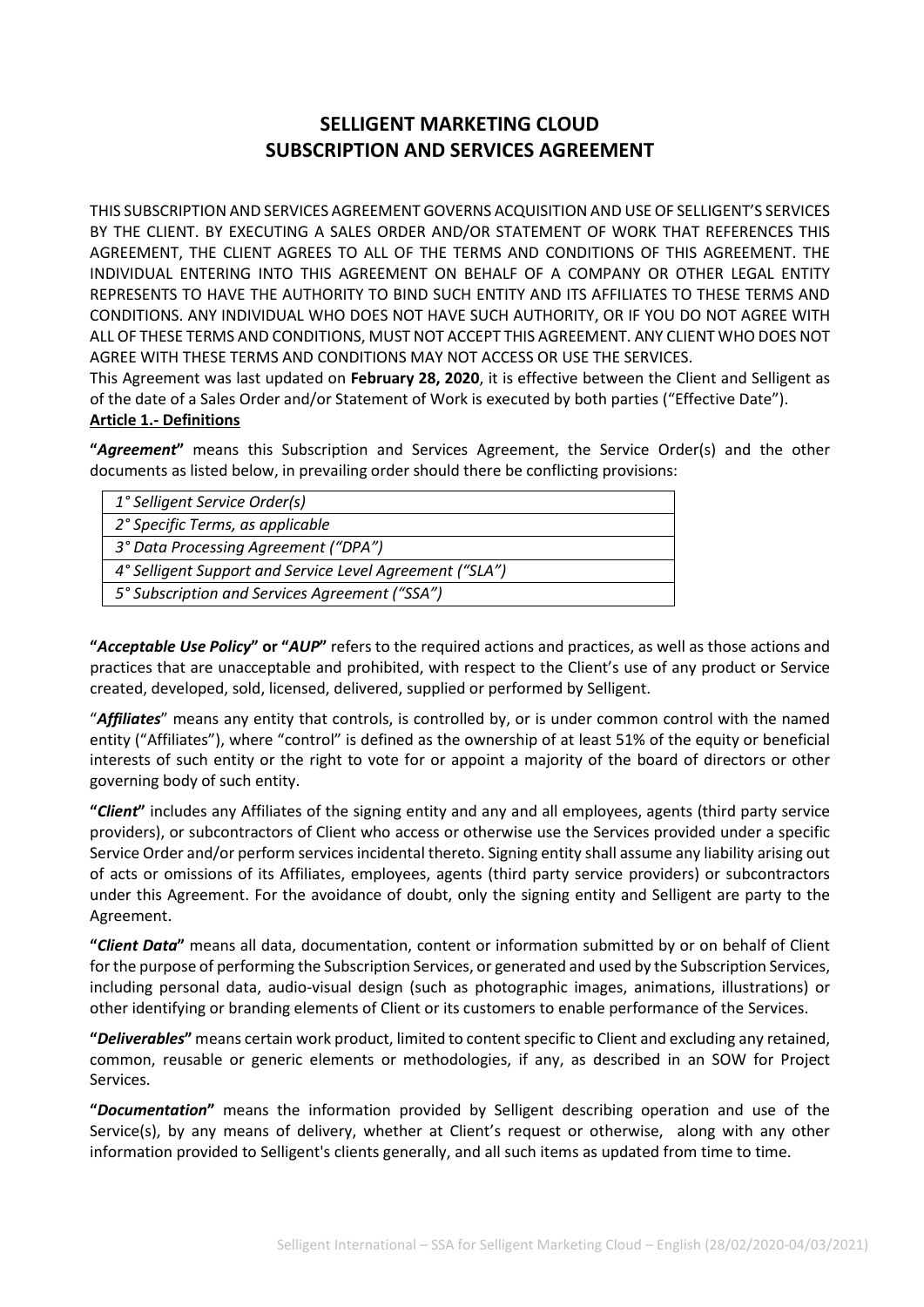**"***Platform***"** means the technical infrastructure Selligent has in place to provide the Subscription Services for Client.

**"***Project Services***"** means project or data services, of which timing and staff availability are planned with Client. Project Services can be (but are not limited to) auditing the quality of databases, project management, technical integration services, campaign creation services, consultancy services and training services.

**"***Service Order***"** means a Sales Order for Subscription Services, a Project Services order ("Statement of Work") or other form, specifying, amongst others, the scope of Services ordered, its subscription term and the applicable fees. All such forms are executed under this Subscription and Services Agreement and deemed incorporated herein.

**"***Services***"** means the Subscription Services, Project Services and Support Services that Client orders under this Agreement.

**"***Subscription Services***"** means access to software module(s) made available by Selligent to Client (e.g. Selligent Marketing Cloud Base, channels or options) in a Software as a Service mode within the limits set out in the Sales Order.

**"***Subscription Term***"** means the term specified in the applicable Sales Order during which Client can use the Subscription Services.

**"***Support Services***"** means helpdesk and technical support services which are by nature consumed on an adhoc basis and cannot be planned. Selligent provides permanent availability for those services governed by the conditions in the SLA.

**"***Usage Rights***"** means those rights to use the Subscription Services within the limits set out in the Sales Order.

**"***User***"** means any individual expressly authorized by Client to use the Services and to whom Client has supplied a user identification and password, such as employees, agents (third-party service providers) or subcontractors.

#### **Article 2.- Object**

2.1.Subject to the terms of this Agreement, Selligent grants Client, within the limits set out in the Sales Order, the non-transferable, non-exclusive, non-sublicenseable right to use the Subscription Services ordered under such Sales Order.

2.2.Selligent will also provide Client with Project Services, Success Services and Support Services as indicated in a Sales Order or Statement of Work.

2.3.Client does not have any right, claim or interest whatsoever relating to the Services other than those granted under this Agreement.

2.4.Selligent is authorised to engage and exchange subcontractors for the performance of its contractual obligations under this Agreement in compliance with the applicable provisions in the DPA. Selligent is responsible for any acts or omissions of such subcontractors under this Agreement as if such acts or omissions were performed by Selligent directly.

2.5.Ordering of one or more Subscription Services is not contingent on the delivery of any future functionality or features, nor on any oral or written private or public comments made by Selligent in relation to such future functionality or features.

2.6.Selligent and its technical partners are authorized to examine the Platform and the Services at any time without prior consent in the context of maintenance operations, installation of patches and Client support.

2.7.Selligent may analyse the Subscription Services to gather information in relation to Client's use of the Subscription Services to improve its products and services, without accessing Client Data.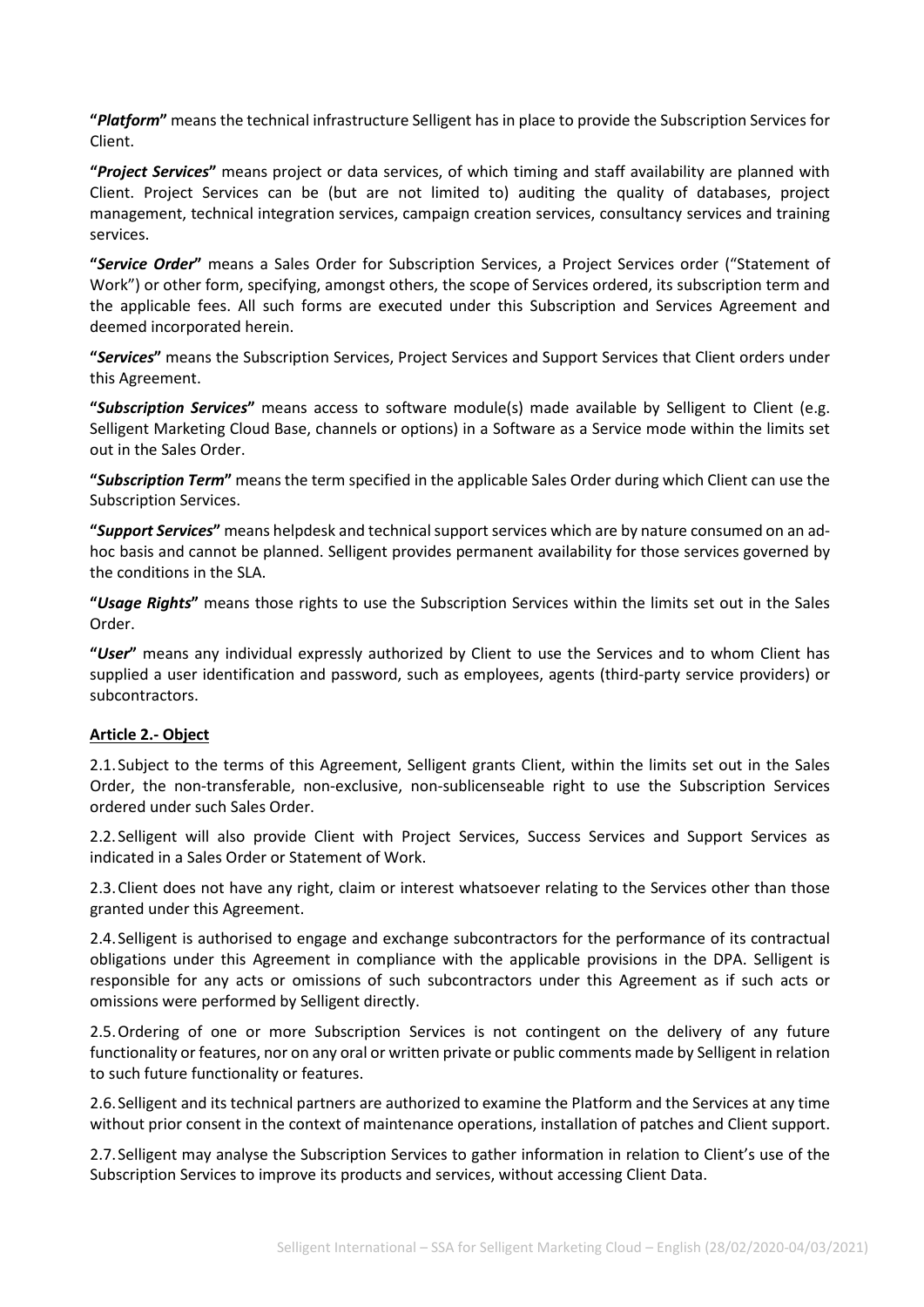#### **Article 3.- Selligent's Obligations – Reservation of Rights**

3.1.Selligent shall provide the Service(s) in a workmanlike manner consistent with general industry standards reasonably applicable to the provision thereof. Subject to maintenance and downtime contemplated in the SLA, if Client notifies Selligent in writing, within thirty (30) calendar days of receipt thereof, of the failure of any unaltered version of any Deliverables specified in an applicable Statement of Work or any Subscription Services ordered in a Sales Order, to perform as described in any Documentation or set forth in an applicable Statement of Work ("Error(s)"), Client's sole remedy and Selligent's sole liability with respect to the noted Errors in the unaltered versions of such Deliverables or Subscription Services, shall be to attempt to correct those Errors. Should any Errors contained within any of the Deliverables or with respect to any Subscription Services result from a denial of services attack, or from Client's, or any third party's actions, alterations, modifications or adjustments to the same, Selligent may, in its sole discretion, attempt to correct those Errors, on a time and materials basis at its then-current rates.

3.2.Client acknowledges that timeframes specified in any Service Order are only estimates and that actual performance times will be dependent upon Client's timely provision of accurate and properly formatted data, feedback and access to key personnel reasonably requested by Selligent from time-to-time. Selligent shall not be account able for any performance delays caused by Client's failure to timely provide such data, access or feedback required for its performance. In such an event, estimated timetables shall be extended accordingly, and fees may be increased as a result of such delays.

#### **Article 4.- Client's Obligations**

4.1.Client shall use the Services for internal business purposes only. Client is solely responsible for the use of the Platform and the Services under Client's user accounts and acknowledges having been sufficiently informed about the Services specificities. Client (i) shall implement the necessary measures to prevent unauthorized access to, or use of, the Services, and will promptly notify Selligent of any such unauthorized access or use of which Client becomes aware; (ii) has sole responsibility for the accuracy, quality, integrity, legality, reliability and appropriateness, and, in general, the content of Client Data stored in the Platform and used by the Services; and (iii) shall comply with all applicable laws and Selligent's reasonable instructions and recommendations with respect to the Services.

4.2.Client is responsible for the provision and use of the appropriate equipment, including computers, computer operating system and web browser, needed to connect to and use the Services. Client shall ensure that this equipment complies with the specifications set forth in the Documentation.

4.3.Client will ensure that any User using the Services (i) has followed the on-line training made available by Selligent and is properly certified, or has been properly trained by Selligent certified trainers, the latter training being billable; and (ii) uses the Services in accordance with the acceptable use of the Services as set forth in Article 8 below. In particular, this implies that the quality of the databases used for sending e-mails complies with the acceptable use of the Services. Should the quality appear to be below such acceptable use after the database audit performed as part of the set-up services and fees, Selligent will make the necessary recommendations in collaboration with Client. Implementation of the recommendations will be charged at the agreed rates for Project Services subject to Client's prior approval.

#### **Article 5.- Evolution of the Services**

Selligent reserves the right to update, upgrade or discontinue features of the Services. No functionality of the Services will be materially decreased from that available as of the ordering of such Services. In case of a major upgrade, Client shall be provided with a prior reasonable notification via the Platform.

#### **Article 6.- Data Ownership and Protection**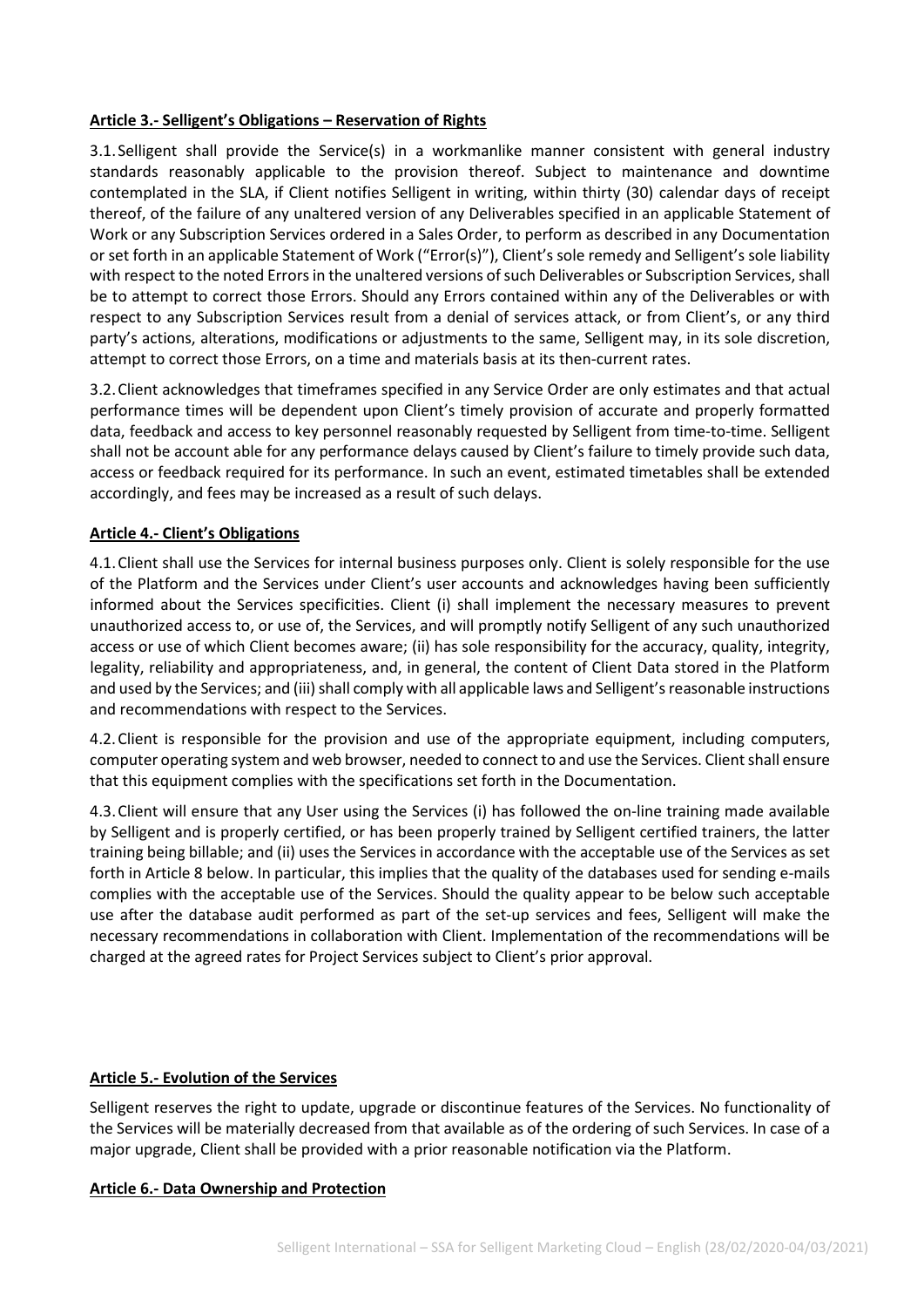6.1.Subject to the terms of the DPA and Selligent's Privacy Policy available at: https://www.selligent.com/privacy-policy, Client agrees that Selligent may process Client Data.

6.2.Client Data remain Client's exclusive property. Client hereby grants to Selligent a non-exclusive, nontransferable license to use, perform and display identifying or branding elements of Client during the Subscription Term solely to allow Selligent and/or its Affiliates to perform its obligations as stated herein.

6.3.Selligent's back-up procedure is described in the SLA. However, Client acknowledges that the Services are not meant to replace Client's need for making copies of its primary Client data source. Client is responsible for maintaining copies of its primary Client data.

6.4.Client Data may be retrieved by Client from the Platform at any time during the term of this Agreement. Upon specific request by Client made at the latest ten (10) working days prior to the effective date of termination or expiration of this Agreement, Selligent may return Client Data to Client through FTPS or SFTP. All complaints relating to the return of the data must be notified to Selligent in writing within ten (10) working days of the return, failing which all rights whatsoever will be null and void. The Client Data will be returned in a format that can be run on standard database systems. Client will be invoiced for the costs related to such return at the agreed rates for Project Services subject to a cap of €1,000. After termination of the Agreement, Selligent shall have no obligation to maintain or provide Client Data and shall thereafter, delete all Client Data in its systems or otherwise in its possession or control.

#### **Article 7.- Intellectual Property**

7.1.Client acknowledges that in providing the Services, Selligent uses original and any copies (by whomever produced), updates or extensions of (a) Selligent and/or its Affiliates' company name(s), copyright(s), trademark(s), logo(s), domain name(s), the product and service name(s) associated with the Services and other trademarks and service marks, (b) certain audio and visual information and (c) other technology, software, hardware, products, processes, algorithms, user interfaces, know-how and other trade secrets, techniques, designs, inventions and other tangible and intangible technical material or information (collectively "Selligent Technology"), and that the Selligent Technology is covered by intellectual property rights owned or licensed by Selligent and/or its Affiliates (collectively "Selligent IP Rights"). Certain components of the Selligent Technology may be provided by third-party providers, and are subject to Specific Terms as may be indicated in the applicable Sales Order. Such third-party components are the intellectual property of the specific providers, and as such, no right, title or interests, other than the right to utilize the Services as described herein, shall vest in the Client. Selligent IP Rights, and its suppliers, include all copies, updates or additions, including any new functions, that may be developed for Client. The intellectual property rights on any improvement, design contributions or derivative works conceived or created by either party in or to the Services will also be exclusively owned by Selligent or its suppliers. Other than as expressly set forth in this Agreement, no right, title, license or any other rights in or to the Selligent Technology or Selligent IP Rights are granted to Client.

7.2.Documents, software or hardware made available to Selligent by Client shall be and remain the sole and exclusive property of Client or its suppliers.

7.3.Selligent represents to Client that it has the right to enter into this Agreement and grant the Usage Rights provided herein.

7.4.Selligent shall defend Client against any claim brought against Client by a third party alleging that the use of the Services as contemplated hereunder constitutes a direct infringement or misappropriation of a patent claim, copyright or trademark or trade secret of such third party, and Selligent will pay damages finally awarded against Client (or the amount of any settlement Selligent enters into) with respect to such claims, provided Client (a) promptly gives written notice of such claim to Selligent (but only to the extent that delay in giving notice materially impairs Selligent's ability to defend the claim); and (b) gives Selligent primary control of the defense and settlement of the claim. This obligation of Selligent shall not apply if the alleged infringement or misappropriation results from a use of the Services in violation of this Agreement by the Client or its Users.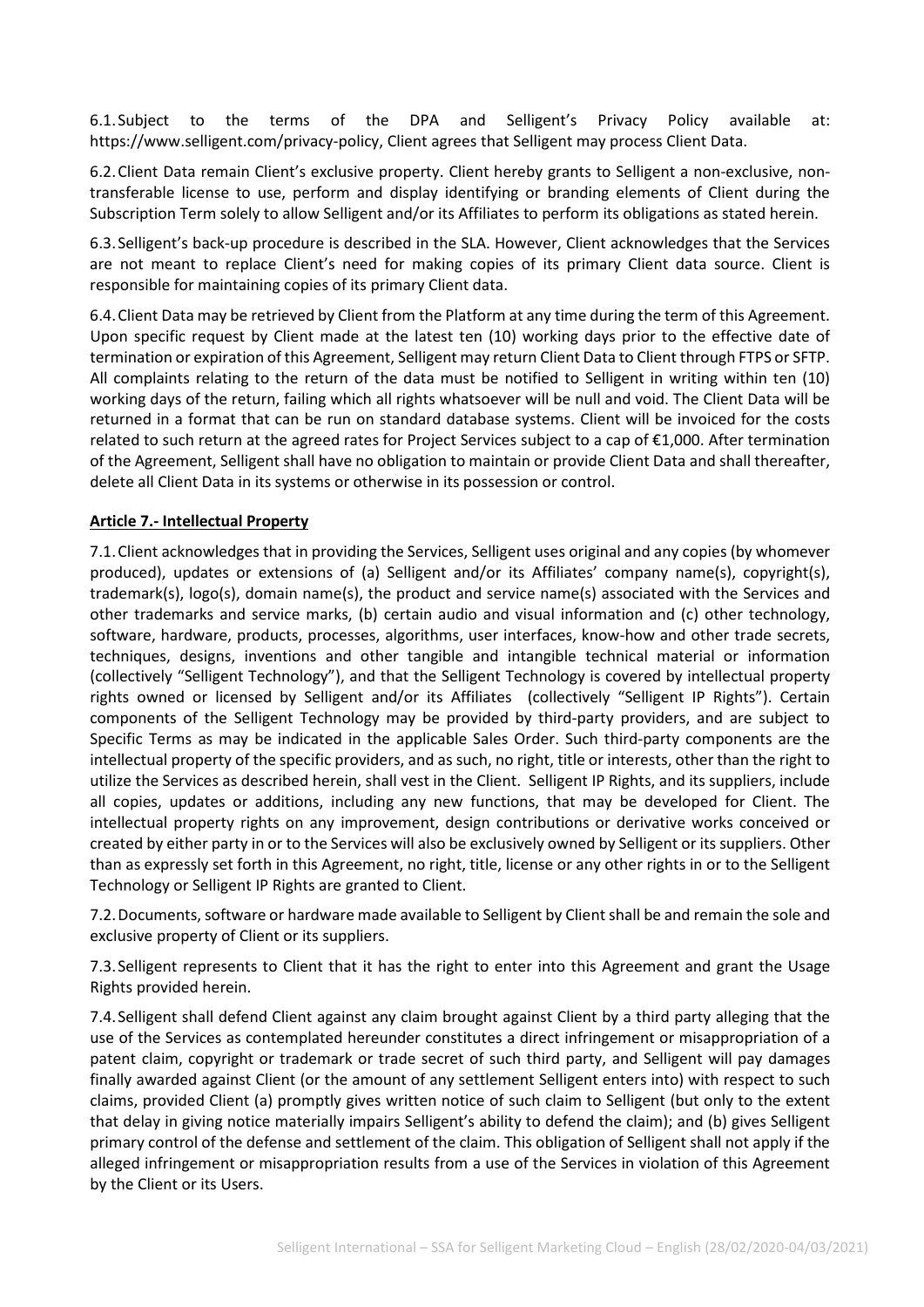7.5.Selligent shall have primary control of the defense of the claim and may agree on any settlement provided Selligent will not enter into or agree to any settlement that imposes any obligation on Client without Client's prior written consent. Selligent will not admit liability on behalf of Client. In case Client rejects the defense by Selligent or the control of such defense by Selligent, Selligent shall be released of any obligation under this Article 7. Client shall provide Selligent with full assistance in such defense and can participate to the defense at its own expense and with its own counsel. Selligent shall keep Client advised of the status of the claim and will consider in good faith recommendations made by Client with respect to the claim.

7.6.Selligent reserves the right to cease such defense of any claim in the event the Services are no longer alleged to infringe or misappropriate, or are held not to infringe or misappropriate, the third party's rights.

7.7.In the event a claim under this Article is made, or is, in Selligent's reasonable opinion, likely to be made, Selligent may, at its sole discretion and expense: (i) procure for Client the right to continue using the Services under the terms of this Agreement; or (ii) replace or modify the Services to be non-infringing without material decrease in functionality. If the foregoing options are not reasonably available, Selligent may terminate the infringing Services and refund all prepaid fees to Client, without any additional compensation or damages.

Selligent's obligations under this Article 7 shall be Client's sole remedy for any above claim and action.

#### **Article 8.- Acceptable use of the Services - Restrictions**

8.1.Selligent grants Client a limited, non-exclusive, non-transferable, non-sublicenseable, right to access and use the Service(s) in accordance with all the terms and conditions of this Agreement. Client must comply with the Acceptable Use Policy ("AUP") of Selligent, as may be updated from time-to-time by Selligent, on notice to the Client, currently available at : [https://www.selligent.com/acceptable-use-policy.](https://www.selligent.com/acceptable-use-policy)

Client further agrees to:

- (i) Use the Services and the Platform in accordance with the Documentation, best practices and generally accepted code of conduct.
- (ii) Not to license, sublicense, sell, resell, rent, lease, transfer, assign, distribute, time-share or otherwise commercially exploit or make the Services available to any third party, other than as contemplated by this Agreement;
- (iii) Not to circumvent the User authentication or security of the Services or Platform or any host, network or account related thereto nor intentionally interfere with or disrupt the integrity or performance of the Services or the data contained therein;
- (iv) Not to send or store material which contains software viruses, worms, Trojan horses, or other harmful computer code, files, scripts, agents or programs or use low quality database, below market standard;
- (v) Not to use the Services or the Platform for activities or purposes for which the Platform or Services require specific certifications (e.g. they are not certified for Payment Card Industry (PCI) compliance or healthcare related data) or are not conceived (e.g. the sending of videos and the hosting of videos on the Platform and Services or using of bandwidth in an abusive manner by including large files in e-mails are forbidden), or in excess of the Platform Limitations (defined in the Documentation), or in a manner adversely affecting the Services' usability for Selligent, including other Selligent clients;
- (vi) Not to modify, copy or create derivative works based on the Services or Selligent Technology;
- (vii) Not to dissemble, reverse engineer, translate or decompile the Services or Selligent Technology (unless, and only to the extent, with respect to the Selligent Technology, this restriction is prohibited by applicable law) or purposefully access it with the intent to (A) build a competitive product or service, (B) build a product or service using substantially similar features, functions or graphics of the Services, or (C) copy any features, functions or graphics of the Services. Client may not access the Services if Client is a direct competitor of Selligent, except with Selligent's prior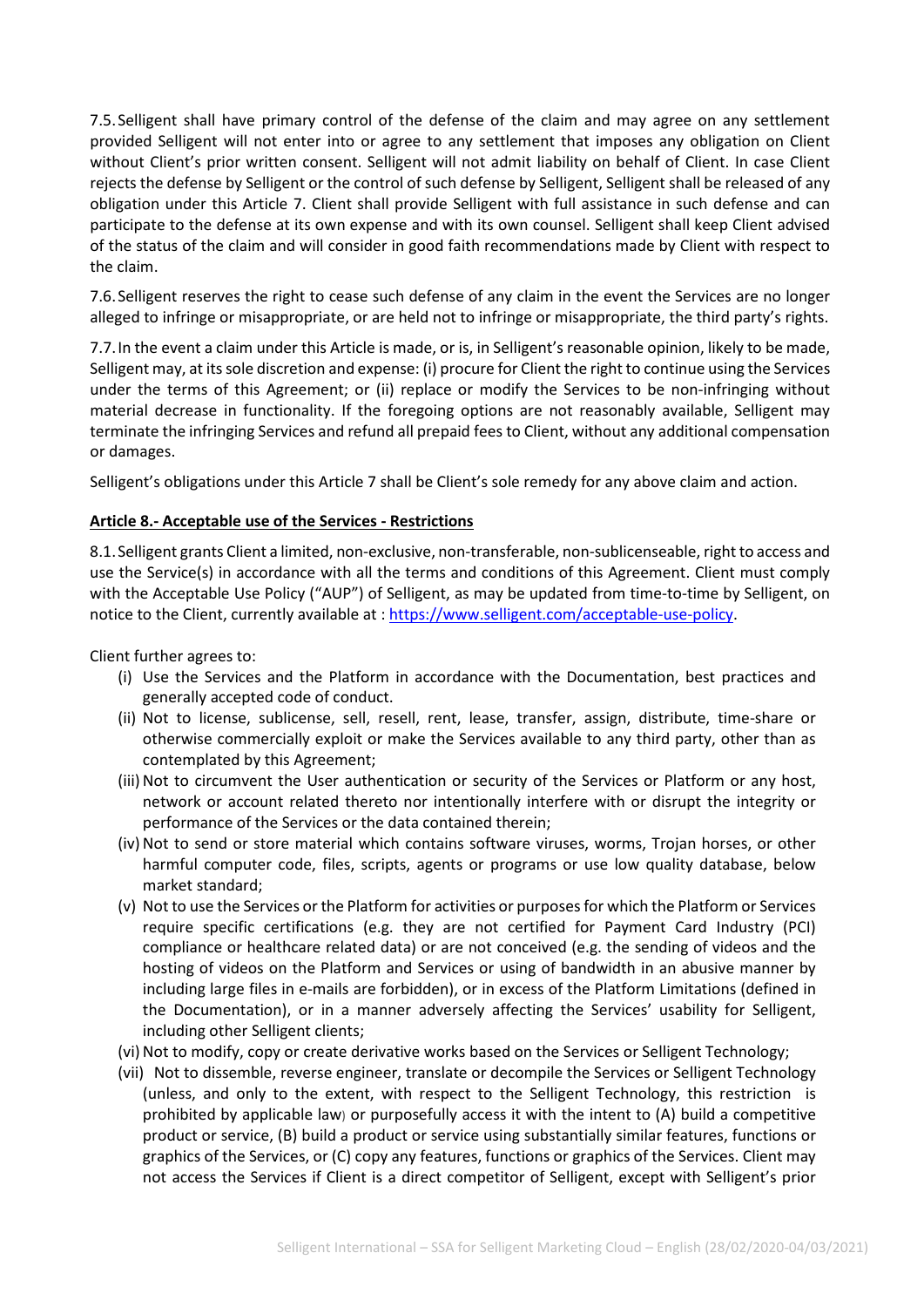written consent. Client may not access the Services for purposes of monitoring its performance or functionality, or for any other benchmarking or competitive purpose.

8.2.In case of investigation by Selligent of the Platform or the Services in connection with services outages, security problems and any suspected breach of this Agreement, Client will cooperate and immediately act upon each reasonable request of Selligent to remove and/or adapt its own content and/or use of the Services (e.g. to avoid hindrance of Services' performance to other Selligent clients).

8.3.Selligent, at its own discretion or at the direction of any then-applicable third party service provider may suspend access to the IP address(es), and as the case may be the Services, because of a violation of Article 8.1 or an actual or reasonably apparent imminent attack or unauthorized access, until such violation, attack or unauthorized access is remedied. Selligent will use commercially reasonably efforts to provide Client with advance notice of such suspension. Any action requested by Selligent due to a misuse of the Services or the Platform shall be invoiced to Client at the agreed rates for Project Services.

8.4.In the event of any temporary blocking as described in this Article 8, Client shall not be entitled to any refund, except where such suspension is demonstrably abusive or not grounded on legitimate elements.

8.5.Third-Party Providers - Any exchange of data or other interaction between Client and a third party provider (other than any subcontractor or agent performing any obligation of Selligent under this Agreement), and any purchase by Client of any product or service offered by any third party provider, is solely between Client and such third party provider.

8.6.Subject to this Agreement, Client shall defend, indemnify and hold Selligent harmless against any loss or damage (including reasonable attorneys' fees) incurred in connection with claims made against Selligent by a third party in relation to Client Data or alleging that Client's illegal or unauthorized use of the Services infringes the rights of, or has otherwise harmed, a third party, provided Selligent (a) promptly gives written notice of the claim to Client (but only to the extent that delay in giving notice materially impairs Client's ability to defend the claims); and (b) gives Client primary control of the defense and settlement of the claim.

8.7.Client shall have primary control the defense of the claim and may agree on any settlement, provided Client will not enter into or agree to any settlement that imposes any obligation on Selligent without Selligent's prior written consent. Client will not admit liability on behalf of Selligent. In case Selligent rejects the defense by Client or the control of such defense by Client, Client shall be released of any indemnification obligation under this paragraph. Selligent shall provide Client with full assistance in such defense and is allowed to participate to the defense at its own expense and with its own counsel. Client shall keep Selligent informed of the status of the claim and will consider in good faith recommendations made by Selligent with respect to the claim.

#### **Article 9.- Limitation of liability**

9.1.Except for what is specifically provided for below, the parties' liability is governed by the liability rules under the governing law.

9.2.Each parties' liability shall, in any case be, limited to the twelve (12) months value of the Subscription Services fee (see the Sales Order), whether in contract or in tort.

9.3.No party shall be liable for consequential damage or loss, such as loss of revenues or profits, of commercial opportunities, of data or of use of data, damage to the brand or know-how, third party claims, whether in tort on in contract, whether or not it knew of the possibility of such loss.

9.4.With regard to Project Services and Support Services, Selligent undertakes to comply with generally accepted professional standards and Selligent's liability is limited to those operations by Selligent necessary to rectify a Service that does not meet generally accepted professional standards. However, if it becomes apparent that Selligent personnel must attend when the operating incident is not attributable to Selligent, this Service will be invoiced.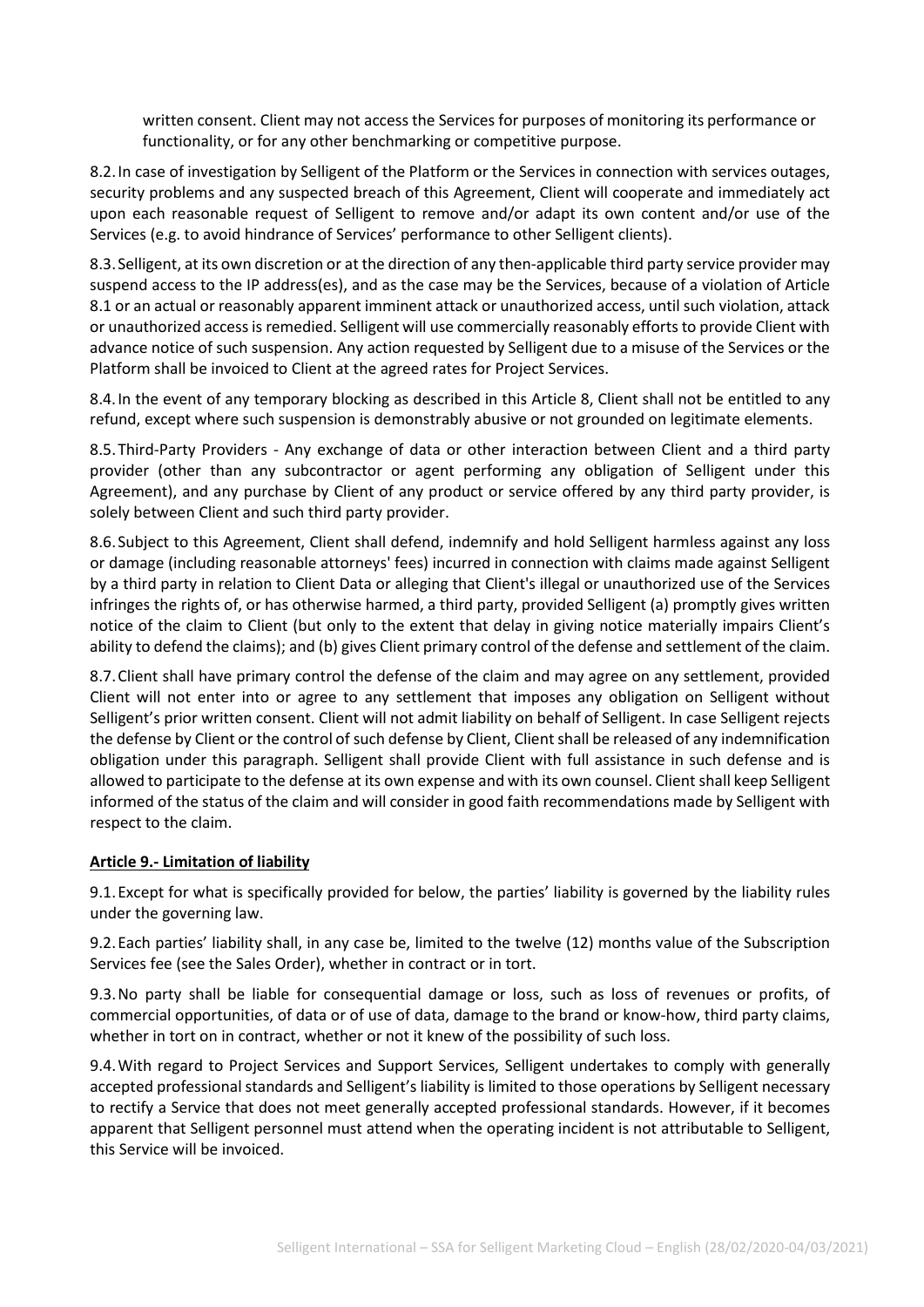9.5.Nothing in this Agreement excludes the liability of either party (a) for death or personal injury caused by its negligence or (b) for fraud or fraudulent misrepresentation.

#### **Article 10.- Confidentiality**

10.1. "Confidential Information" refers to any information of a party ("Disclosing Party") disclosed by or on behalf of the Disclosing Party to the other party ("Receiving Party"), whether orally or in writing, that is designated as confidential or that reasonably should be understood to be confidential given the nature of the information and the circumstances of the disclosure (including pricing and other terms reflected in all Service Order(s)), the Service(s), the Selligent Technology, business and marketing plans, trade secrets, technology and technical information, product designs, methods, processes, code, data, inventions, apparatus, statistics, programs, research, development, information technology, network designs, passwords, sign-on codes, usage data, the Documentation and the terms of this Agreement. Confidential Information shall not include any information that: (a) is or becomes generally known to the public without breach of any obligation owed to the Disclosing Party; (b) was known to the Receiving Party prior to its disclosure by the Disclosing Party without breach by any third party of any obligation owed to the Disclosing Party; (c) was independently developed by the Receiving Party without being subject to any confidentiality obligation; or (d) is received from a third party without breach of any obligation owed to the Disclosing Party.

10.2. Each party agrees that it will not use in any way for its own account or the account of any third party, any Confidential Information, except that each party may use the Confidential Information to perform its obligations or exercise its rights under this Agreement, and each party will take reasonable care and precaution to protect the confidentiality of such information. Reasonable care and precaution mean such care and precaution the Receiving Party takes to protect its own similar Confidential Information, but which shall not be less than reasonable standard of care.

10.3. Such non-disclosure obligations shall not apply to information that (a) was already rightfully known to the Receiving Party prior to disclosure by the Disclosing Party hereunder; (b) became part of the public domain after its disclosure or was part of the state of the art at the time of disclosure, provided, in both cases, that this was not the result of a violation of a confidentiality obligation with respect to the party that transmitted the Confidential Information; (c) has been rightfully received from a third party not under obligation of confidentiality; (d) has been approved for release by written authorization; or (e) was independently developed by a party without the use of the Confidential Information.

10.4. Each party agrees that Confidential Information remains, in any event, the property of the Disclosing Party.

10.5. Disclosure of Confidential Information is only permitted to the legal representatives, agents, suppliers, service providers or subcontractors of the parties within the limit of what they need to know to perform the tasks incumbent upon them.

10.6. The parties undertake to inform the persons to whom the information is transmitted of its confidential nature. They also agree to have their suppliers, service providers or subcontractors sign a confidentiality undertaking in terms similar to the one they have subscribed to hereby, it being understood that the parties are guarantors of compliance by the persons referred to in this paragraph of this confidentiality obligation.

10.7. If the Receiving Party is compelled by law or judicial or regulatory order to disclose Confidential Information of the Disclosing Party, it shall (a) provide the Disclosing Party with reasonable prior written notice of such compelled disclosure (to the extent legally permitted); (b) provide the Disclosing Party with reasonable assistance and cooperation, at Disclosing Party's cost, if the Disclosing Party wishes to contest or limit the disclosure; and (c) only disclose that Confidential Information necessary to comply with such order in consultation of counsel at Disclosing Party's reasonable cost.

10.8. Upon the written request of Disclosing Party at any time throughout the Subscription Term or upon expiration or termination of this Agreement, Receiving Party shall at its option, and if legally permissible, return or destroy (and certify such destruction in a signed writing) all Confidential Information of Disclosing Party, including all copies thereof, whether in physical or electronic form; provided, however, that Selligent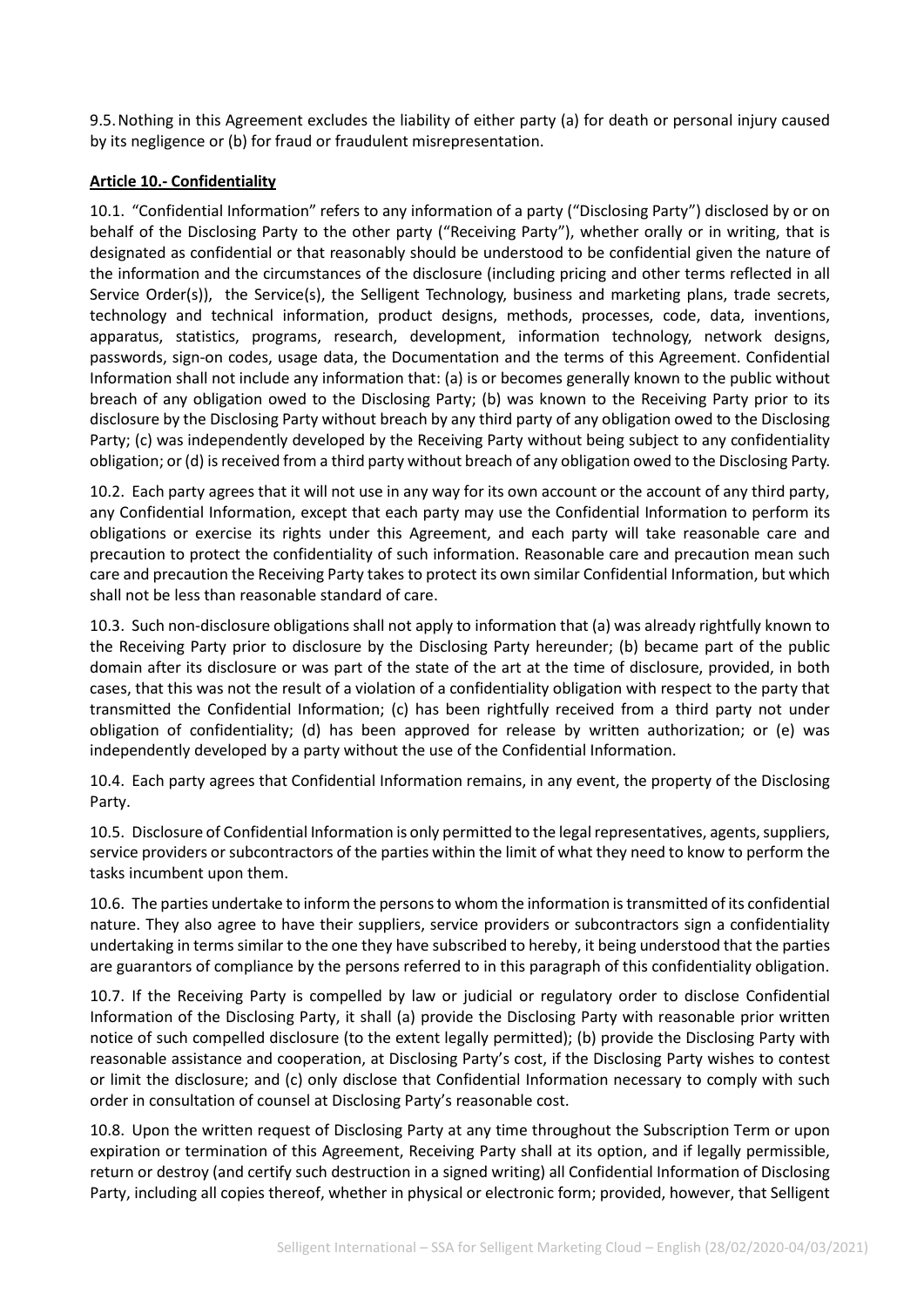and its Affiliates may retain an archival set of its working papers and a copy of Client's Confidential Information for ensuring compliance with applicable laws, regulations and professional standards regarding documentation of work performed under this Agreement. To the extent that it is impracticable to return or destroy any Confidential Information, and with respect to any information retained for archival purposes, Receiving Party shall continue to maintain the confidentiality of such information in accordance with this Agreement for as long as such information is retained.

10.9. This Confidentiality obligation shall survive the termination of this Agreement for a period of three (3) years.

# **Article 11.- Term**

This Agreement shall come into effect on the Effective Date and will remain in force so long as there is at least one active Service Order in place, unless earlier terminated in accordance with Article 12 below. Except otherwise stated in an applicable Sales Order, each Subscription Service is sold for a minimum Subscription Term of twelve (12) months as of such Subscription Service Start Date (i.e. password and log-in delivered to Client). Each Sales Order will renew in accordance with the renewal conditions set forth in such Sales Order. Renewals will automatically pertain to all Subscription Services of the Sales Order.

# **Article 12.- Termination**

12.1. Either party may by written notice served on the other party terminate this Agreement immediately without any court intervention if the other party is in material breach of its obligations under this Agreement and, if such breach is remediable, fails to remedy that breach within a period of thirty (30) calendar days after receipt of notice in writing requiring it to do so. Moreover, should Client remain in breach of its payment obligation notwithstanding two (2) written reminders to pay within seven (7) calendar days each, Selligent has the right to deactivate Client's passwords and log-ins and/or to block access to the Services, whereby the contractually agreed fees will remain due for the period during which access was blocked and/or passwords and log-ins deactivated and Client will be solely responsible for all consequences that result from the blocking and the deactivation, without possibility of recourse against Selligent.

12.2. Each party is also entitled to terminate this Agreement if the other party becomes the subject of a petition in bankruptcy or any other proceeding relating to insolvency, receivership or liquidation.

12.3. Selligent is entitled to terminate this Agreement immediately without any court intervention nor notice period (i) for any material violation by Client that risks the safety, security or reputation of any network, person or entity, or for violation of Selligent applicable use of the Services as set forth in Article 8 or (ii) in the event Client becomes a competitor, directly or indirectly as a result of its direct or indirect shareholders.

12.4. In the event of the premature termination of the Agreement due to Selligent breaching its obligations, Selligent will reimburse Client the portion of any fees that have been paid in advance by Client and cover the period during which the Services have not been provided.

12.5. In the event of the premature termination of the Agreement due to Client breaching its obligations, Client must pay (i) all of the Subscription Services fees provided for in this Agreement and (ii) the Project Services and Support Services provided up to the termination date.

12.6. Notwithstanding any termination of this Agreement, the provisions of this Agreement that by their nature should survive the termination, shall survive the termination of this Agreement.

# **Article 13.- Fees & Payment**

**13.1 Fees**. Client shall pay all fees specified in all executed Services Order hereunder. All fees are quoted in EURO, excluding VAT or any other relevant taxes. Except as otherwise provided in this Agreement, fees are non-refundable.

**13.2 Invoicing & Payment**. Fees for the Services will be invoiced in accordance with the terms in the relevant Service Order. Invoices are payable within thirty (30) calendar days from the date of invoicing. In the event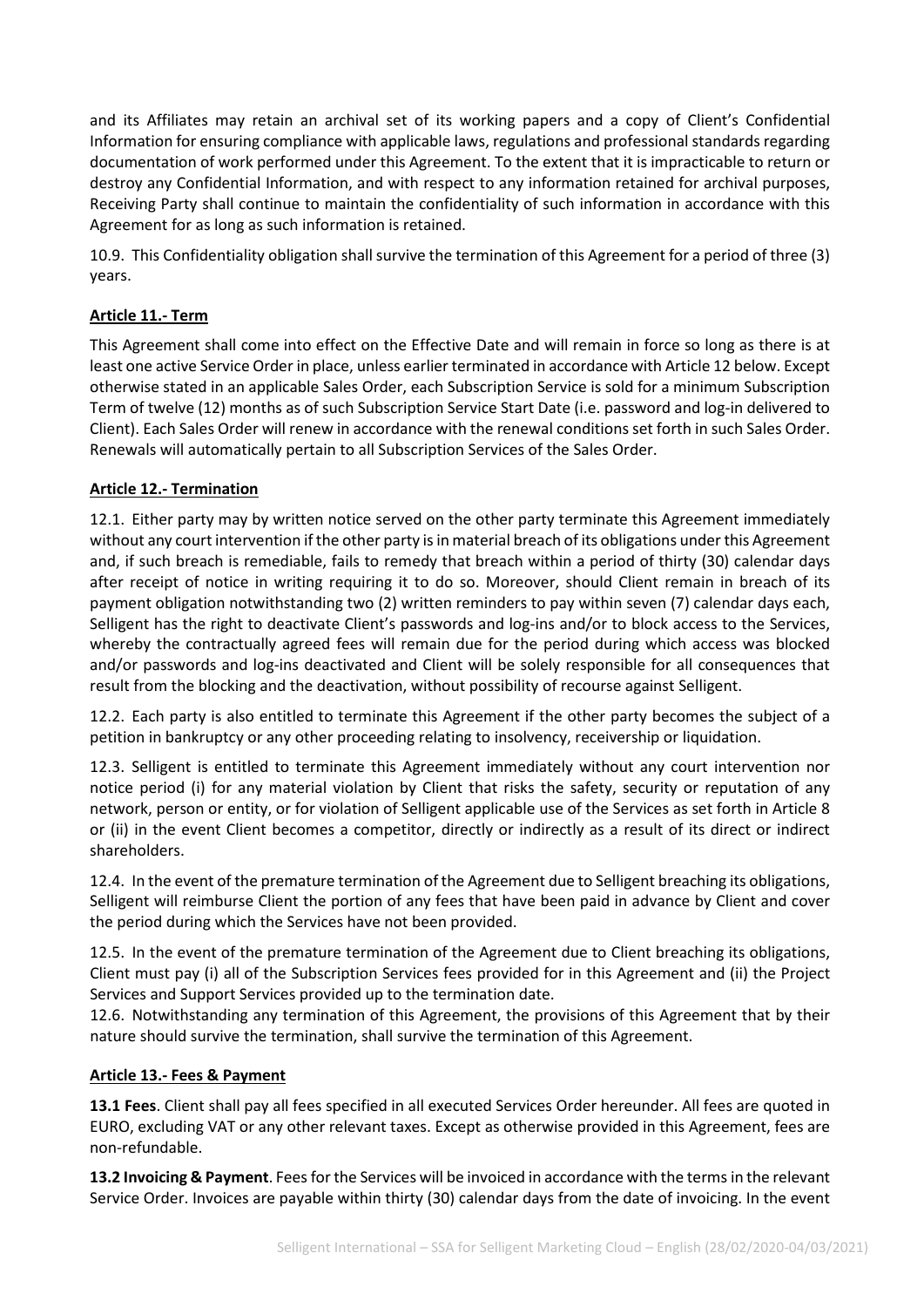of late payment, the Belgian law of 2 August 2002 on late payments will apply. Client is aware that this means, amongst others, that under the current draft of the law once the (agreed) payment term has elapsed, Selligent will automatically (no notice of non-performance being required) be entitled to (i) an interest for late payment that is equal to the ECB base rate  $+ 8\%$ , rounded up to the next half percentage point and (ii) a fixed sum of minimum €100 as compensation for administrative and other expenses and that Selligent is also entitled to obtain reasonable compensation from Client for any recovery costs exceeding the fixed sum of €100 and incurred due to Client's late payment.

**13.3 Indexation.** All fees applicable pursuant to this Agreement are adjusted each year on the anniversary date of the Subscription Term Start Date, as defined in the relevant Sales Order, depending on the variations in the Belgian consumer price index (hereafter the "**Index**"), using the formula:

#### P1 = (P0 X S1)/S0 where:

- P1 = New Fee for the year N
- P0 = Current Fee
- S1 = Index from the month before the month of the anniversary date of the Subscription Term Start Date for the year N
- S0 = Index from the month before the month of the anniversary date of the Subscription Term Start Date for the year N-1

#### Example:

Subscription Term Start Date: 15 March 2019 – Monthly Subscription Fee of €5,000 The first indexation shall take place on 15 Mars 2020 as follows:  $PO = £5,000$ S1 = [102] (index of February 2020, published beginning of March 2020) S0 = [101] (index de February 2019, published beginning of Mars 2019)  $P1 = (5,000*102)/101 = \text{\textsterling}5,049.50$ 

#### **Article 14.- Commercial reference**

Client authorizes Selligent to use the following information as a commercial reference in publications, events and actions to promote Selligent's products and services: Client's name and information that is publicly known about Client (including Client's logo). Client can revoke this authorisation at any time in writing without any justification.

#### **Article 15.- General Provisions**

**15.1**. **Entire Agreement – Severability -** The Agreement is the entire agreement between the parties relating to subject matter hereof, and supersedes all prior or simultaneous agreements, negotiations or statements.

Any commercial offer issued by Selligent under this Agreement shall be valid for a maximum period of three (3) months.

The interconnected environment of cloud computing is subject to rapid and substantial change of operational, legal and data security requirements parameters. As a result, this Agreement may need to be amended from time to time. Any such change will be notified to Client by email and shall be applicable immediately. Substantial change of such parameters includes any substantial change of the digital technology industry and enactment of local, national or international law or regulation applicable to the Selligent products and services, in particular as regards data security.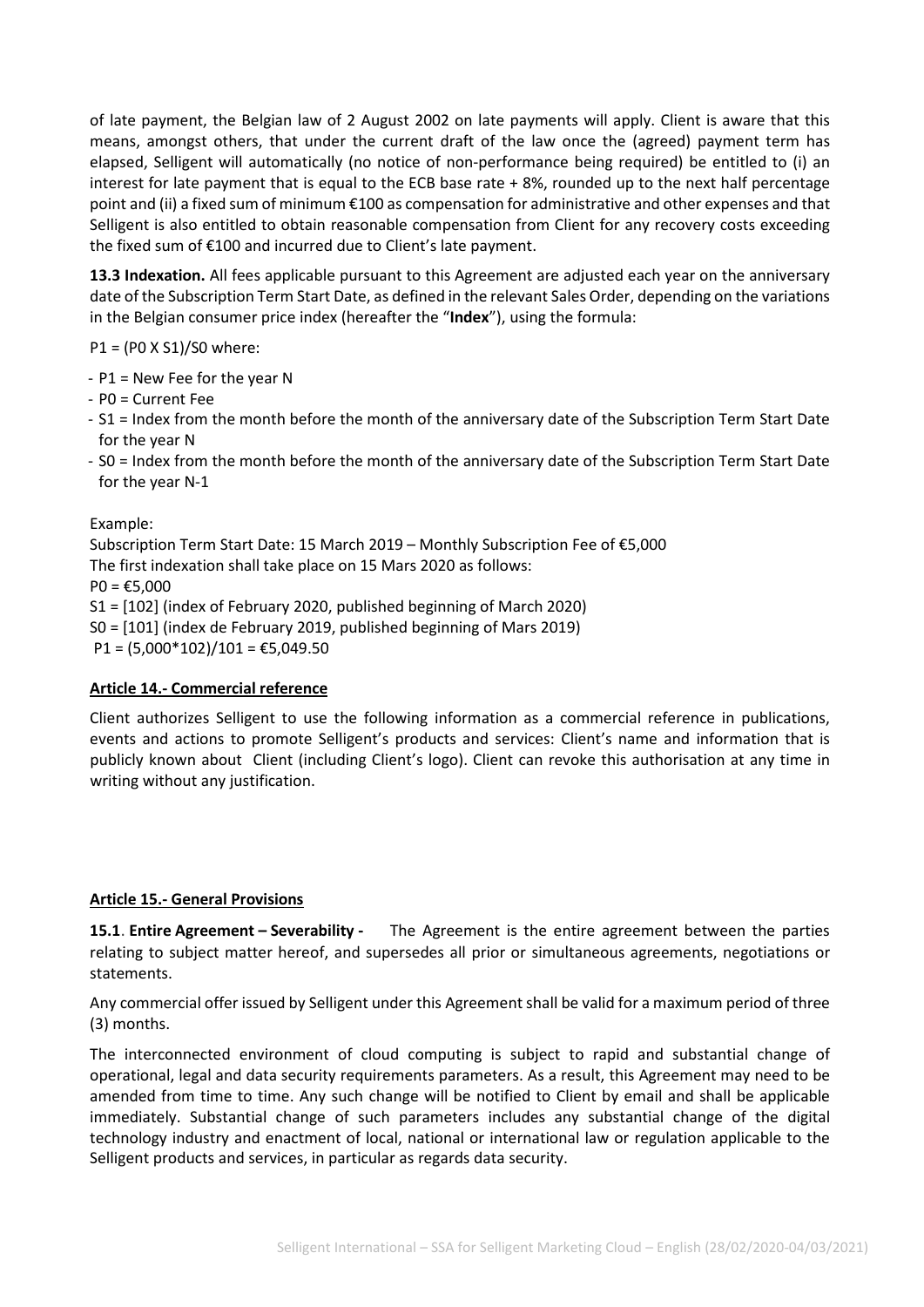Subject to the above, this Agreement may not be released, discharged, amended or modified in any manner, except by an instrument in writing signed by a duly authorized officer or representative of each party.

In case any provision of this Agreement is held invalid or unenforceable for any reason, the remaining provisions shall continue in full force without being impaired. Client and Selligent shall act in good faith to replace any invalid provision with a valid one that most closely approximates the intent and economic effect of the invalid provision.

**15.2**. **Other Documents** - No terms, provisions or conditions of any purchase order, acknowledgment or other business form that Client may use in connection with the purchase of any Service will have any effect on the rights, duties or obligations of the parties under, or otherwise modify this Agreement, irrespective of any failure of Selligent to object to such terms, provisions or conditions. Service Orders are noncancelable and non-refundable except as expressly provided otherwise.

**15.3**. **Governing Law – Limitation** - This Agreement is governed by and construed under Belgian law, without reference to its conflicts of law principles (i.e. in the event of any conflicts, Belgian law, rules and regulations shall prevail and govern). Any dispute in connection to this Agreement shall be subject to the exclusive jurisdiction of the courts of Brussels. Any claim before a court in connection with this Agreement can only be initiated by the signing entity and is subject to a limitation period of one (1) year as of the date when the facts giving rise to such claim are known or should have been known by the claimant.

**15.4**. **Force Majeure -** Neither party shall incur any liability to the other for any failure to perform any of its obligations under this Agreement to the extent such failure is caused by events, occurrences or causes beyond its reasonable control and without any negligence on the part of the party seeking protection under this Article. Such events shall include, without limitation, acts of God, strikes, lockouts, riots, acts of war, terrorism, earthquake, fire or explosions. The inability to meet financial obligations is expressly excluded from this Article. Each party shall use best effort to minimise and reduce any period of delay caused by any event of force majeure. Should the force majeure event continue for a period longer than thirty (30) days, then either party shall be entitled to terminate this Agreement upon written notice and no further obligation shall be owed by such party to the other party in respect thereof.

**15.5**. **Assignment** - Except as provided for elsewhere in this Agreement, the parties shall not assign this Agreement (or any portion thereof) without the other party's written consent, which shall not be unreasonably withheld. Each party may assign this Agreement in connection with a merger, reorganization, or sale of all or substantially all of the assets of the assigning party or sale of sufficient stock to constitute a change of control. This Agreement shall be binding on the parties' respective successors and permitted assigns.

**15.6**. **Waiver** - Any waiver of a party's rights under this Agreement must be in writing to be effective and shall be construed in a limitative way, meaning that it shall not affect such right with respect to other breach or circumstances of similar nature. Failure, neglect or delay by a party to enforce the provisions of this Agreement or its rights shall not be deemed to be a waiver of such party's rights under this Agreement and shall not affect the validity of whole or part of this Agreement.

**15.7**. **Non-solicitation -** Parties shall not, directly or indirectly, solicit any employee of the other party who has participated in the performance of this Agreement, throughout the term of this Agreement and for six (6) months after its expiry. In the event of breach of this Article, the non-defaulting party could claim from the defaulting party compensation equal to twelve (12) times the last monthly gross remuneration of the concerned employee, within a maximum period of three (3) months following the knowledge by the claiming party of the hiring of such employee.

**15.8**. **Notice -** Any notice under this Agreement must be in writing and sent by registered mail with acknowledgement of receipt to the address of the applicable party identified in the Sales Order, or to such other address of such party as may be later designated in writing in accordance with this Article. Email notice may be given to noticed email addresses and are effective on dispatch, provided the above method is also